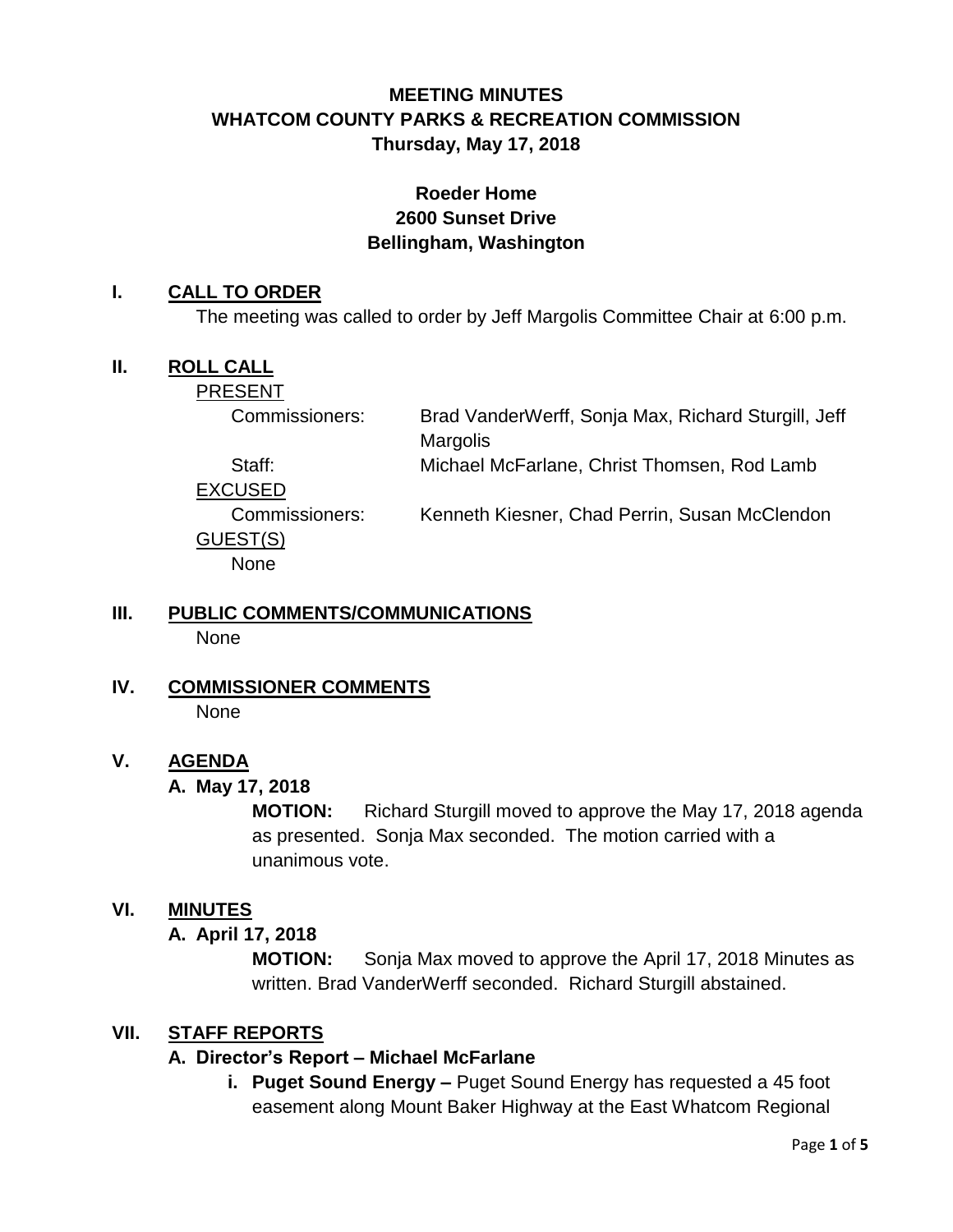Resource Center to move the power poles further away from the highway. PSE would like to move the poles further back than necessary to allow space for a trail to be built that would provide safe walking and biking access to the Resource Center. This trail is in the very early stages of planning and will be maintained by County Parks when complete.

- **ii. Canyon Lake Community Park** Whatcom County Parks is working with Whatcom Land Trust and DNR to hopefully gain access to Canyon Lake Community Park. The challenge is a 200-300 yard parcel between DNR property and County Park property that is owned by Sierra Pacific. Whatcom County has an easement from when this road came from a different direction, but a new easement is needed from Sierra Pacific to add this portion to that easement. Whatcom County has offered to cost share road maintenance, etc.
- **iii. Capital Projects –** The Executive requested that the main campground renovation at Silver Lake Park be added to the Capital Projects list. The Executive's Office is putting together a list of all County projects (Jail, Parks, Facilities, etc.) and funding sources for the Council to review.

### **B. Operations Report – Christ Thomsen**

- **i. Staff Updates –** Temporary staff is typically hired in March for April and May start dates. This year, all but two positions were filled and staff started in April, but then 5-6 employees accepted jobs elsewhere. Interviews are being held tomorrow to hopefully fill these empty positions. Staff and their responsibilities are being shifted around to try to keep facilities clean, but this means that work that normally is getting done, is not getting done. The new Regional Park Supervisor for the West Region worked for about a month and resigned his position on April 20<sup>th</sup>. Jerry Warren, the Regional Park Supervisor that ran the range retired on April 19<sup>th</sup>, so that leaves two Regional Park Supervisor position openings. Interviews for the Range position were held last Friday and the hope is that both Regional Park Supervisor positions can be filled from this pool of candidates.
- **ii. Project Updates –** Public Works is doing some work on the bridge on Mosquito Lake Road that crosses the Nooksack River by the Fire Station. To help facilitate that project, Whatcom County Parks is allowing Public Works to use the Welcome Bridge River Access site as a staging area for their materials and equipment. The Welcome Bridge River Access site will be closed to public access from May 7<sup>th</sup> to about May 21<sup>st</sup>. Public Works had a meeting on April  $20<sup>th</sup>$  about the replacement of the Samish Bridge in 2021. This project is going to have a large impact on the operations of Samish Park and Public Works is interested in using the park for the staging of materials and equipment. Public Works is receiving Federal Funds for the bridge replacement and because the project is going to have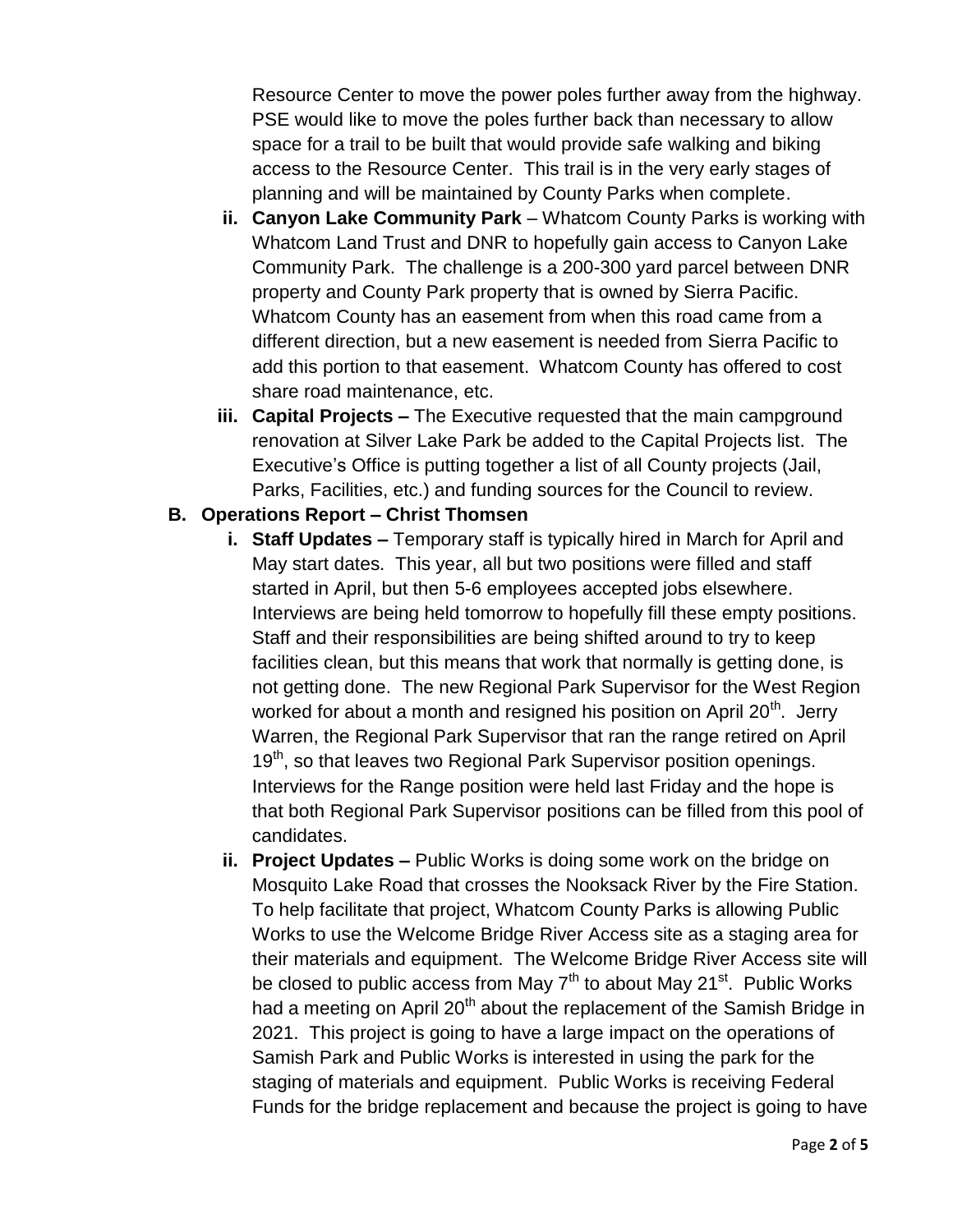an impact on recreation, mitigation will be provided. Public Works is working with Whatcom County Parks to decide what kind of mitigation and/or enhancements are appropriate. The replacement of the Samish Deck is slightly behind schedule, but will be finished before Memorial Day weekend. A tree service was hired to remove a portion of a tree at Samish and during removal, a strap broke, dropping a branch through the roof of the building. Fortunately, nobody was hurt and the portion of the building that was damaged was the office area, so it won't affect any of the group rentals. A \$100,000 budget supplemental was requested for the road failure above the residence on Lookout Mountain. The road should be completed and ready for use in about a week. June  $2^{nd}$  is the beginning of this season's trail construction on the Lookout Mountain side of the watershed. A budget supplemental is going to Council on Tuesday for funding to replace the HVAC system and roof of the indoor range.

# **C. Planning & Development Report (Rodney Lamb)**

- **i. Silver Lake Road & Electrical Improvements –** The contractor is making good progress. There were some early change orders to remove more trees because and the road was shifted about 4 feet in one location to save some trees. Concrete curbs were poured in the auxiliary parking lot by the shower/restroom facility and the sidewalk will be poured next. The contractor dug up the phone line in a couple of locations because the lines were not marked. The contractor will begin installation of the drainage improvements on the side of the road. Two new 2-inch conduit will be installed to serve electricity or high-speed internet in the future. The project is still on schedule to be completed mid-late June. A few days were added to the Contractor's work window of 40 working days because of the change orders.
- **ii. Lighthouse Marine Park –** The contractor has completed this project and the project closeout procedure will be started once the final invoice is received. The Whatcom County Parks crew has removed the existing playground and will renovate it so that it can be reinstalled.
- **iii. Maple Creek Bridge Replacement –** South Fork Construction was hired to build the concrete abutments for the 60-foot pedestrian bridge. The concrete abutments will be poured next week and the bridge will be set on June  $20<sup>th</sup>$ . Once the bridge is placed, the trail will be realigned.
- **iv. Lummi Island Overlook –** The Lummi Island Overlook and stair replacement is complete and is in the project closeout process. The Whatcom County Parks crew will be installing a new park entrance sign and doing some landscaping.
- **v. Birch Bay Beach Park –** Rod submitted a grant application for Birch Bay Beach Park development. The highest priorities are parking and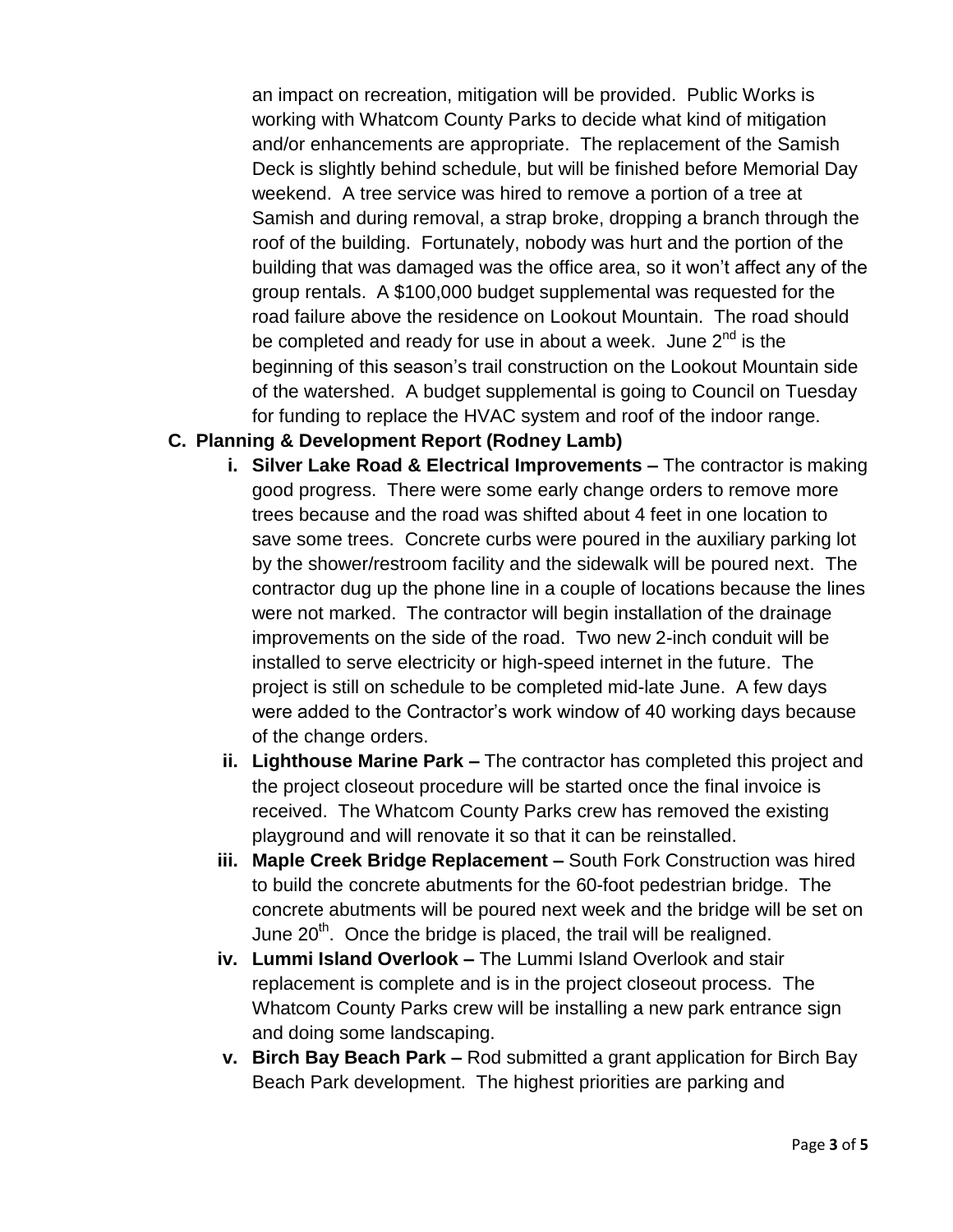restrooms. The grant application was due on May  $1<sup>st</sup>$  and there is a technical review with the evaluators next Friday.

#### **VIII. UNFINISHED BUSINESS** NONE

# **IX. NEW BUSINESS**

- **A. Review 2017 Senior Services Survey –** This is the annual survey for Senior Services (no surveys were returned from the Point Roberts or Sumas Senior Centers). There are no significant changes on the surveys returned from the other centers. Attendance has been relatively stable with a slight dip at the Bellingham Senior Center because of the challenges they are facing with homeless issues. BSAC is also seeing a change in demographics. The center seems to be attracting a lower income group and attendance from the middle income group is decreasing. The seniors are most interested in active activities, such as the trip program, dancing, and the workout rooms. The comments from the surveys are listed on the very last pages and are broken down by the individual center. The groups that manage the senior centers (Council on Aging, City of Lynden, City of Blaine, Jet Oldsters, etc.) look at these comments for programming and food services. This information is shared with the Council in June as a part of the presentation on Department activities. Jeff Margolis would like to share the information from these surveys with the community and news outlets.
- **B. Update on Communication Tower Activity –** American Tower is in the process of getting permits for the removal of the communication tower on Lookout Mountain. That work will begin in June. Parallel Communication is very interested in getting a tower up. The radio units on that tower will mostly be for public service (Skagit 911, Whatcom 911, Emergency Management for both counties, and the Sheriff's Office for both counties). BPA is also taking down a tower and replacing it with a new tower.

#### **X. ANNOUNCEMENTS**

Chad Perrin is tendering his resignation, so that will leave an opening in District 4. The County Executive will post that vacancy within a week or two.

# **XI. NEXT MEETING DATE, TIME, AND LOCATION**

The next Whatcom County Parks & Recreation Commission meeting will be held on June 21, 2018. The meeting will begin at 5:00 p.m. at Maple Creek Park, 7842 Silver Lake Road, Maple Falls, Washington and then continue to Silver Lake Day Lodge, 9006 Silver Lake Road, Maple Falls, Washington at 6:00 p.m.

# **XII. ADJOURNMENT**